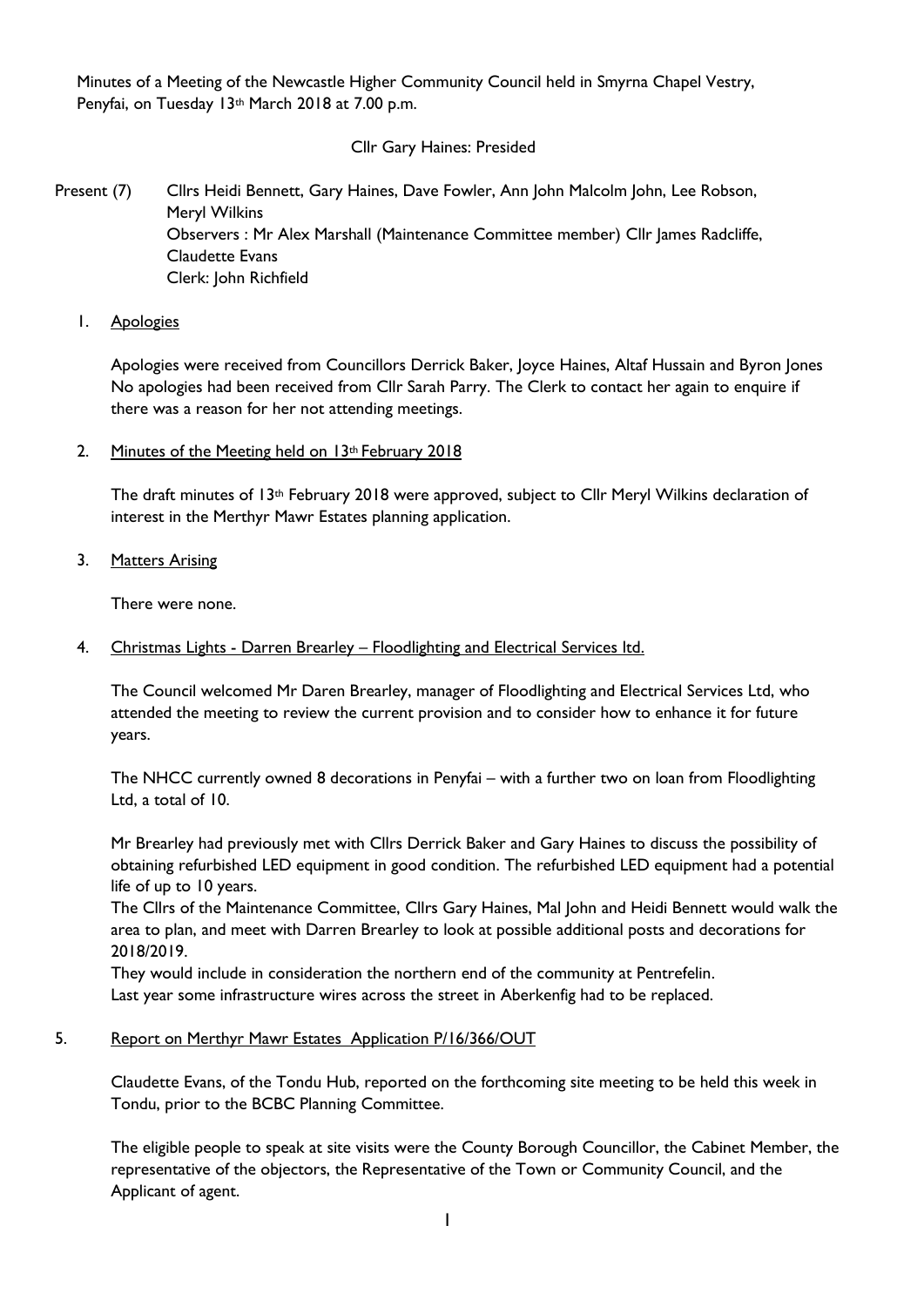The purpose of the site visit was so that the Planning Committee would be able to make up their minds on the evidence of the strength of the arguments.

Cllr Meryl Wilkins declared her interest in this application and stated that Mr McLaggan was not the owner of the land.

Mrs Evans had concerns that the process was not adequate or democratic, and it might be worth being reviewed by the Public Services Ombudsman, following the application, if all parties acted together.

Cllr James Radcliffe was concerned that if an application of nearly 20% over the LDP allocation was approved it may create a precedent.

Cllr Heidi Bennett and Claudette Evans would consult Planning Aid Wales telephone helpline to take advice.

The NHCC Planning Committee would meet after the meeting of the BCBC Committee to consider the outcome.

It was noted that, in addition to Cllr Gary Haines, Cllrs Ann John, Mal John, Dave Fowler and Heidi Bennett would attend the site meeting to observe.

### 6. Report from PACT Meeting

PACT had not met since the last meeting of NHCC. It was reported that PCSO Chris Bowen's wife had died. The Clerk would send a card on behalf of all the Council.

### 7. County Borough Councillors

### Cllr Altaf Hussain (Penyfai)

Cllr Altaf Husssain was not present.

Cllr James Radcliffe (Aberkenfig)

Cllr Radcliffe thanked the NHCC for sending him some details on un-adopted roads. He reported a debate in Senedd – the Welsh Government was to set up a task group to look at this matter.

### 8. Report on Joint Meeting with other Community Councils held on 27 February in Tondu Methodist Church

The Council welcomed the joint meeting held on 27 February jointly with the other community Councils. It was a helpful meeting showing unity - a good principle. The Clerk sent an agreed note from the Councils from all participants to BCBC, AMs MPs, etc. and to Mal Reeves of the Welsh Assembly Government.

### 9. Community Development Plans- report from Committee

Cllr Lee Robson reported that he had made arrangements to have the appropriate forms printed – the Charity shop would take the forms in for collection once a week Cllr Altaf Hussain was looking at making arrangements for deliveries to all houses.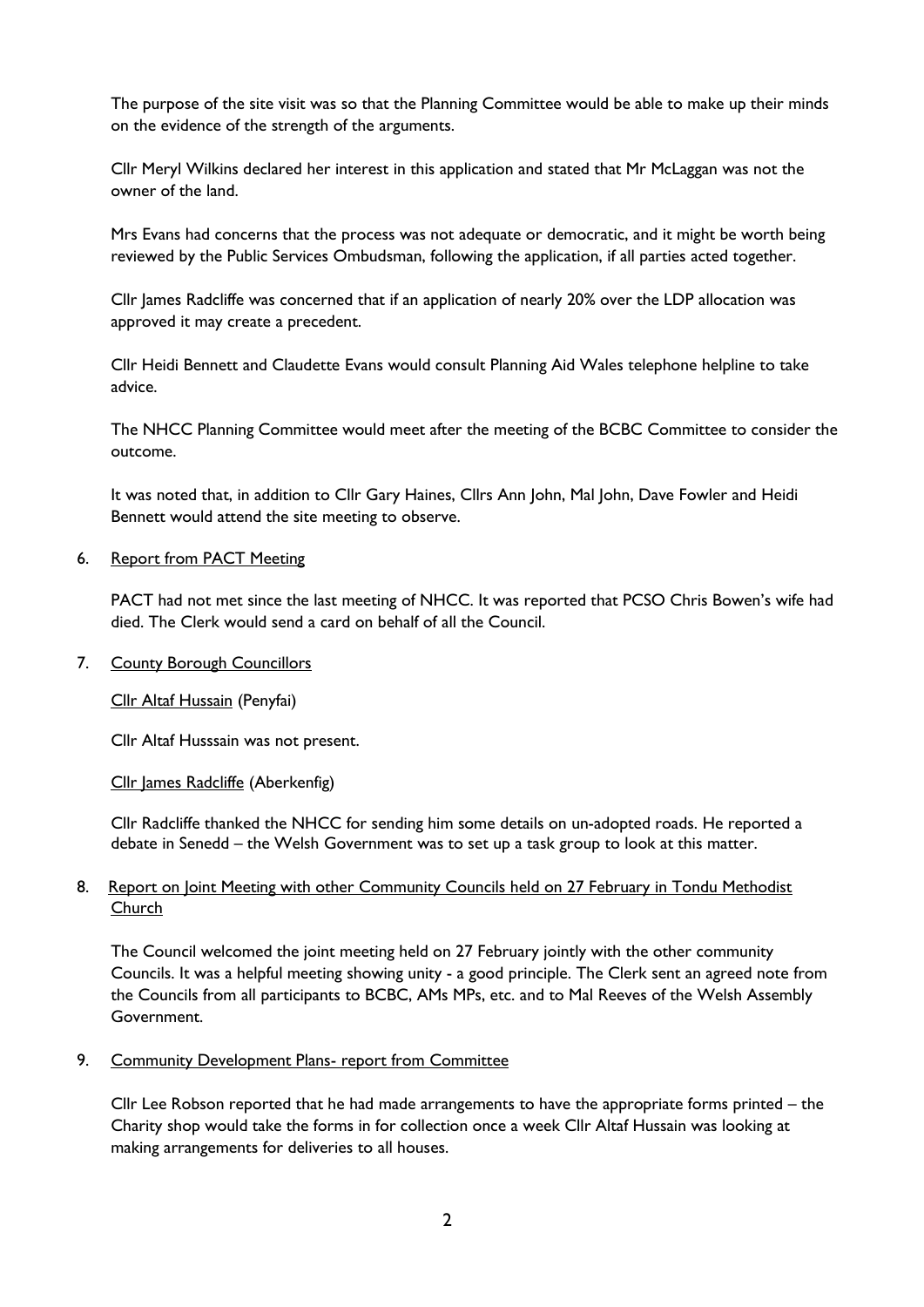The Clerk would send Cllr Lee a copy of the NHCC Logo – the Committee would meet again shortly to review progress.

### 10. Report from the Community Council Maintenance Committee

The members of the Maintenance committee, Cllrs Gary Haines, Mal John and adviser Mr Alex Marshall reported as follows to update the Council on the installation and emptying of bins

Work continued to identify locations for bins for dog refuse in the Community Area, The Clerk had asked BCBC and the Commons Regulators to approve installation in principle. Firstly they would need to be advised of the precise intended locations.

It was agreed that the Maintenance Committee bring an intended location list to the next meeting.

### 11. Speed Signs Penyfai - Update

It was felt it would be useful to have a copy of the data used by GO Safe which did not meet the criteria for the BCBC for installation of speed signs. In looking at the options to make progress, a site meeting would be arranged with Members of the Community Council and Mr Keith Power of Highways to consider how the BCBC could provide the signs to be paid for by the Community Council.

### 12. Allotments Meeting report

As previously advised, the Allotments Association was not happy that the fence had still not been repaired, despite the NHCC engaging a contractor some months ago. At the meeting to collect the rents on 7 march Cllr Gary Haines had given an undertaking that the work would be done within three months.

Another contractor would be engaged to carry out the work.

The Clerk would arrange for a quotation from Mr Thomas of GT Developments to carry out the repairs to the fencing and gate as soon as possible. The Secretary of the AAA would then proceed to collect all the rents and to send a cheque to the Clerk.

The Allotments Association had also requested provision of a third skip which was agreed.

### 13. Report on new Website

A draft version of the Community Council website (which would require further attention) was online, and while it was noted that it might be more visual, the contents complied with the requirements of the Welsh Assembly Government. Members who had digital photos they had copyright to would send them to the Clerk, to be passed to the website host.

### 14. Council Submission to Independent Review Panel for Community and Town Councils

All Councillors had been advised that an Independent Review Panel had been set up to consider the future role of Community and Town Councils to explore the potential role of local government below Local Authority Councils, drawing on best practice; define the most appropriate model(s) structure(s) to deliver this role and consider how these models and structures should be applied across Wales. This would include consideration of any situations in which they would not be necessary or appropriate.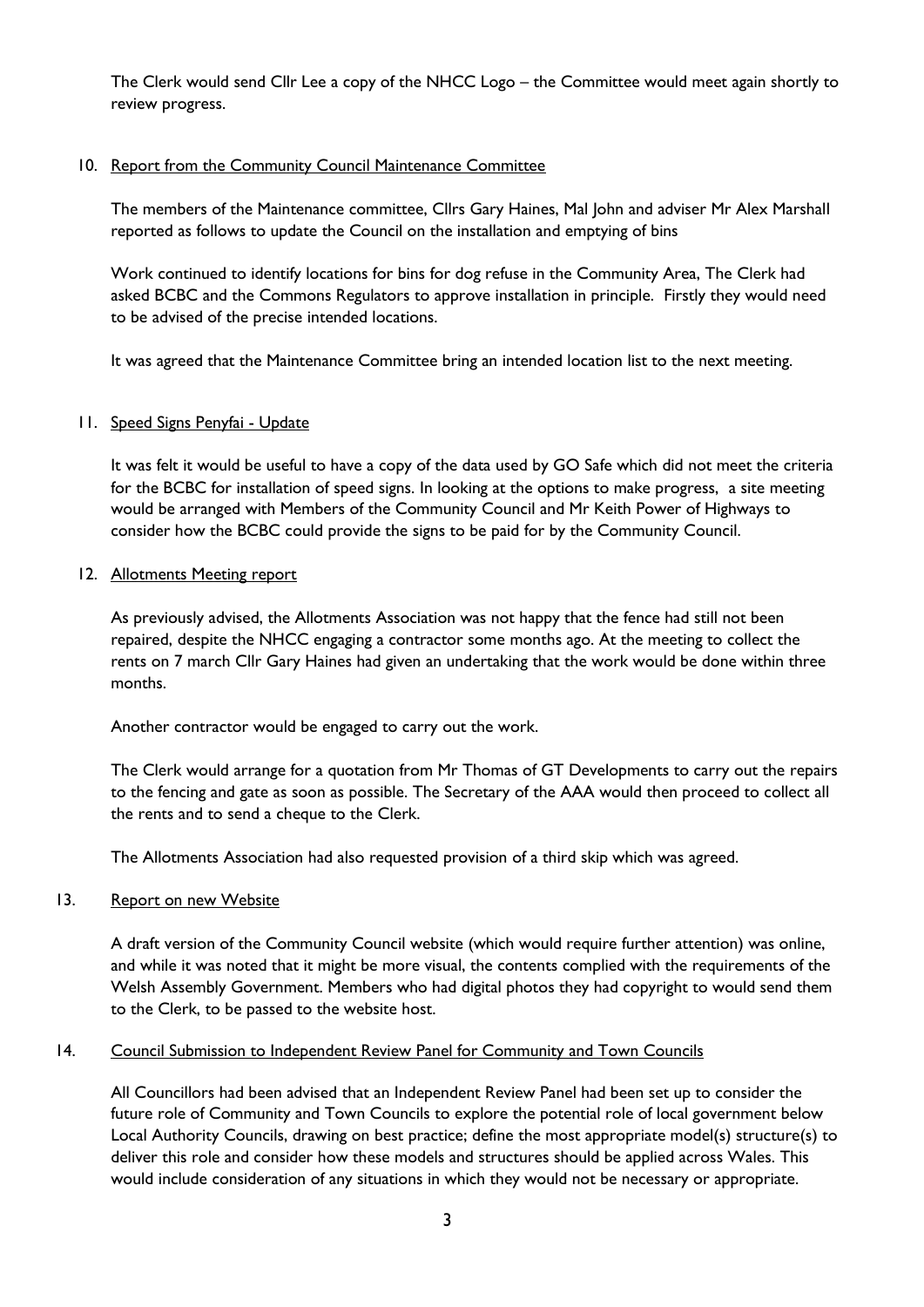The Panel asked four questions:

- 1. What should Community and Town Councils be responsible for?
- 2. How should they operate?
- 3. What is standing in their way to deliver for the local community?
- 4. How do Councils ensure they best represent their local Community?

All members of the Council had sent the Clerk their thoughts in answer to the four questions, which had been assembled and circulated to all members. The Council endorsed the text for submission to the review panel.

### 15. Nomination of Governor St Roberts School

Cllr Altaf Hussein had advised that his term of office was drawing to a close, and the Council needed to nominate another member to serve on the Governing Body. Due to pressure of time, this item was deferred to the April meeting.

- 16. Correspondence
- 1. Review Panel

Invitation to a consultation event- on instruction of chair and deputy Chair. Two spaces booked. Cllr Lee Robson to attend on Thursday 15 March 9.30 Old St Mellons Cardiff.

# 2. Cllr James Radcliffe

Concerning a question from Cllr Heidi Bennett on Ward boundaries, Cllr James Radcliffe will keep NHCC updated.

3. Mr K Power BCBC Highways

Further to the Clerk's enquiries he has stated that the speed survey carried out and reported to PACT did not meet the criteria for Go Safe to endorse a speed sign. Further discussion to follow.

# 4. One Voice Wales

OVW had commissioned solicitors to prepare a toolkit for the use of Councils regarding the guidance for compliance with the General Data Protection Regulation.

# 5. BCBC Town and Community Council Forum

Their meeting to review is to be held on 19 March. The Council's representative is Cllr Heidi Bennett.

6. David Howell Cowbridge

Information on how he the Royal British legion Poppy Appeal organiser, did the research for the poppies in Cowbridge in 2017

# 7. Justine Stroud (Ceramic Artist)

Justine has contacted the three schools to arrange a date to meet with each headteacher to discuss the mosaic Centenary Project. To report when she has seen all the headteachers.

# 8. Neil Hinds

Summary of thoughts and likely costs for the Maintenance Committee for maintenance of the Community Woodland.

- 9. Coleg Cymunedol Y Dderwen Grant request.
- 10. Cllr Heidi Bennett

Copy of petition details to P/17/1073/FUL land off All Saints Way.( Protect Penyfai)

11. Councils in area Responses to Clerk's draft note to accompany Tondu Residents Presentation to planning Committee.